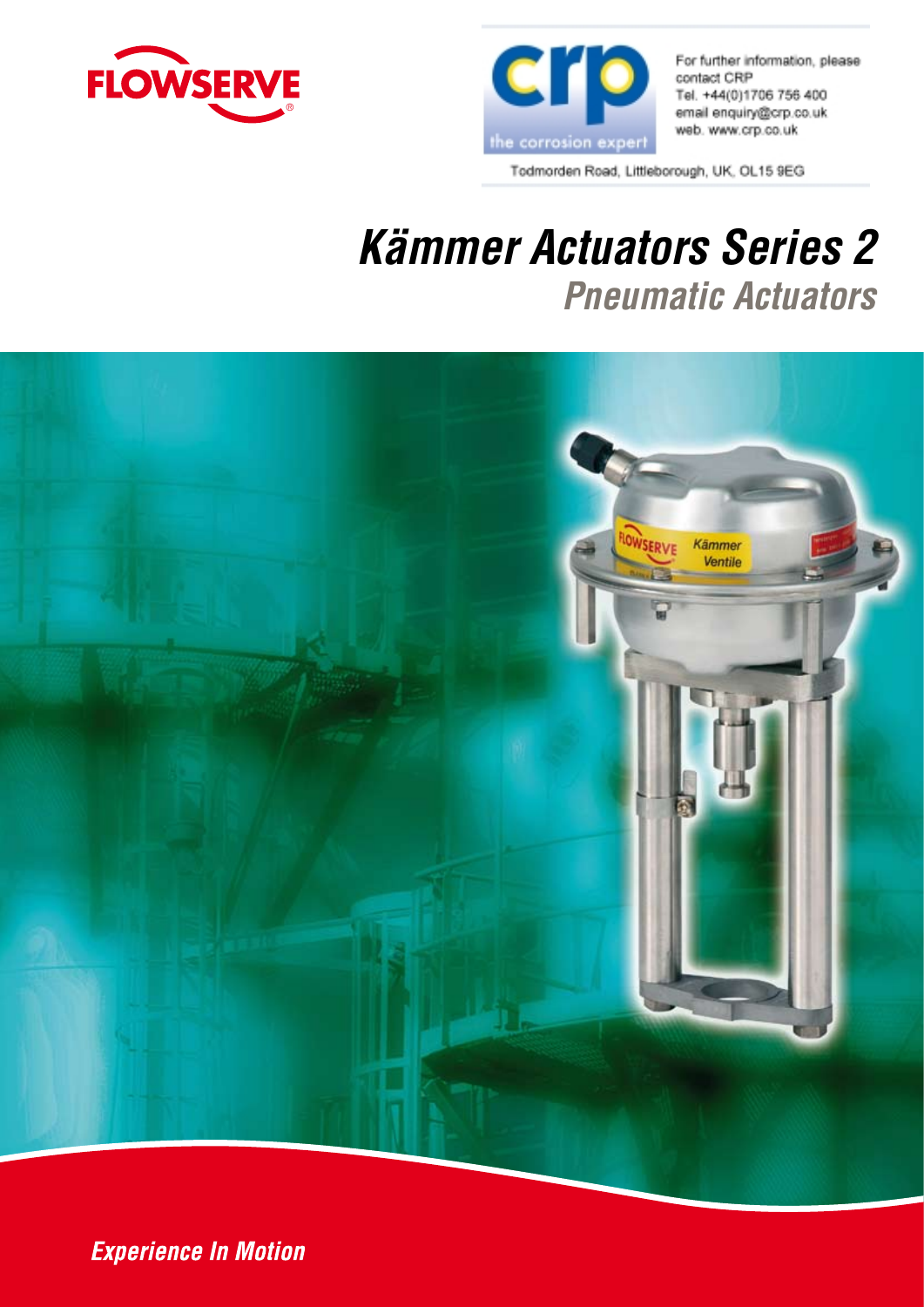

### *Actuators Series 2*

#### Description

Standard linear actuators for control valves:

- Standard actuator made from stainless steel
- Air supply up to 6 bar
- Multi-spring design
- Reversible
- Top handwheel possible

Kämmer series 2 actuators types P2, P3, P4 and P5 are powerful and compact. By using stainless steel material the actuators have far reaching resistance to corrosion even without a protective coating. Accessories such as positioners, limit switches or solenoid valves etc. can be fitted according to NAMUR. Compact versions with enclosed accessories are also available.

#### **Definition of action**

Air-to-open: without air supply the actuator stem extends Air-to-close: without air supply the actuator stem retracts



**Air-to-Open version Air-to-Close version**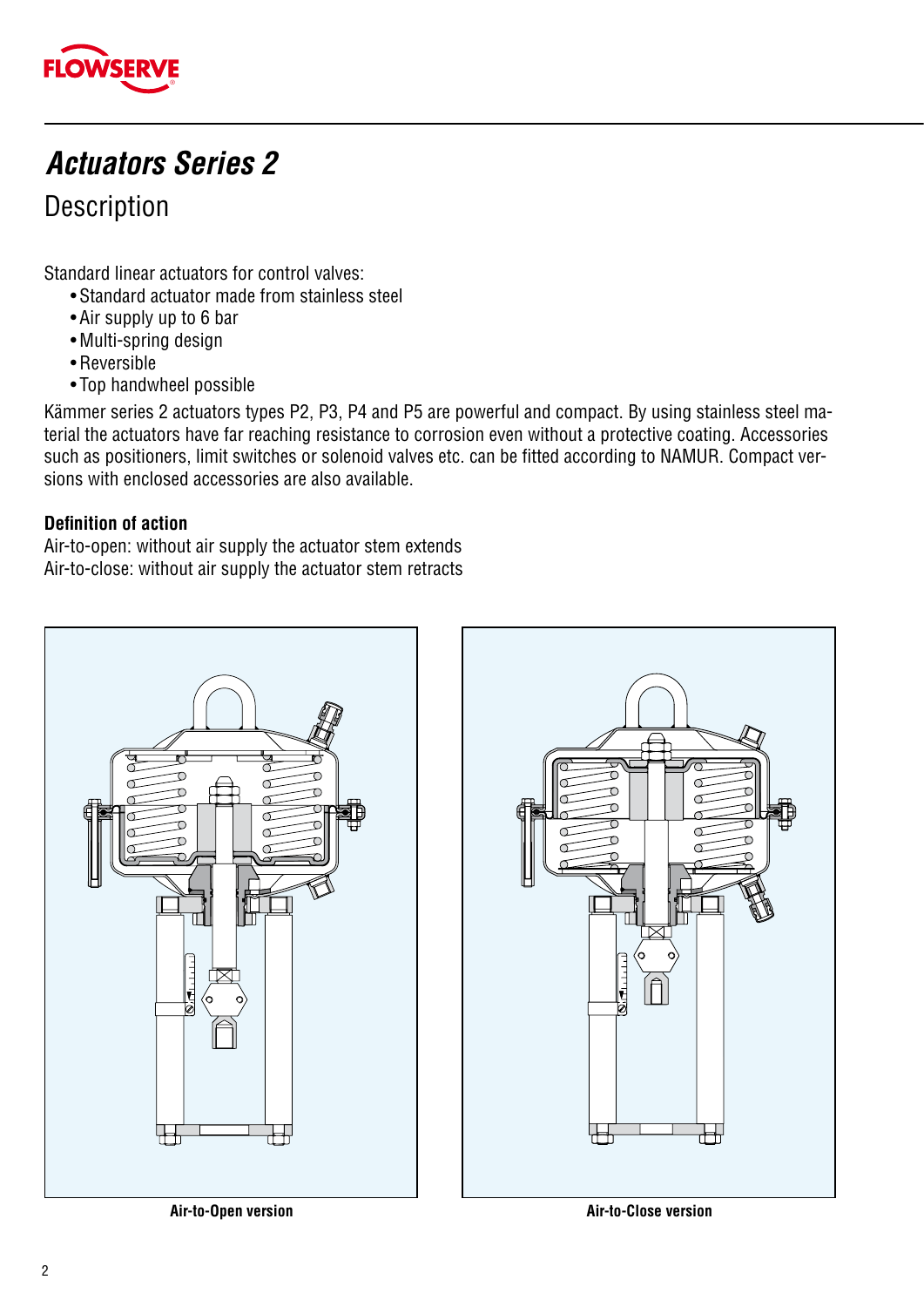## *Actuators Serie 2*

### Technical Data

| <b>Actuator size</b>    |                                       | P <sub>2</sub>                          | P <sub>3</sub>                     | <b>P4</b> | <b>P5</b> |  |  |  |  |  |  |
|-------------------------|---------------------------------------|-----------------------------------------|------------------------------------|-----------|-----------|--|--|--|--|--|--|
| Diaphragm area          | cm <sup>2</sup>                       | 120                                     | 300                                | 600       | 1200      |  |  |  |  |  |  |
| Thrust max.             | daN                                   | 400                                     | 900                                | 2000      | 3500      |  |  |  |  |  |  |
| Stroke                  | mm                                    | $10 - 25$                               | $10 - 40$                          | $10 - 60$ | $20 - 60$ |  |  |  |  |  |  |
| Actuator action         |                                       |                                         | air-to-open / air-to-close         |           |           |  |  |  |  |  |  |
| Supply pressure         | bar                                   |                                         | Depends on spring set (max. 6 bar) |           |           |  |  |  |  |  |  |
| Air connection          | (Standard)                            |                                         | $1/4$ " NPT                        |           |           |  |  |  |  |  |  |
| Allowable ambient temp. |                                       | $-40$ to $+80$ °C ( $-40$ to $+176$ °F) |                                    |           |           |  |  |  |  |  |  |
| Spring range            |                                       | See appropriate spare parts list        |                                    |           |           |  |  |  |  |  |  |
| Mounting position       |                                       |                                         | Optional (vertical preferred)      |           |           |  |  |  |  |  |  |
| Operating medium        | (supply)                              | Instrument air* (dry and oil-free)      |                                    |           |           |  |  |  |  |  |  |
| Actuator cases          |                                       |                                         | Stainless steel                    |           |           |  |  |  |  |  |  |
| Diaphragm               |                                       | Eco / Polyamide                         |                                    |           |           |  |  |  |  |  |  |
| Springs                 |                                       | Spring steel epoxy resin coated         |                                    |           |           |  |  |  |  |  |  |
| Actuator stem           |                                       | Stainless steel                         |                                    |           |           |  |  |  |  |  |  |
| Screws, nuts            |                                       |                                         | Stainless steel                    |           |           |  |  |  |  |  |  |
| Other parts             | Stainless steel / Aluminium / Plastic |                                         |                                    |           |           |  |  |  |  |  |  |

\*Other operating mediums on request.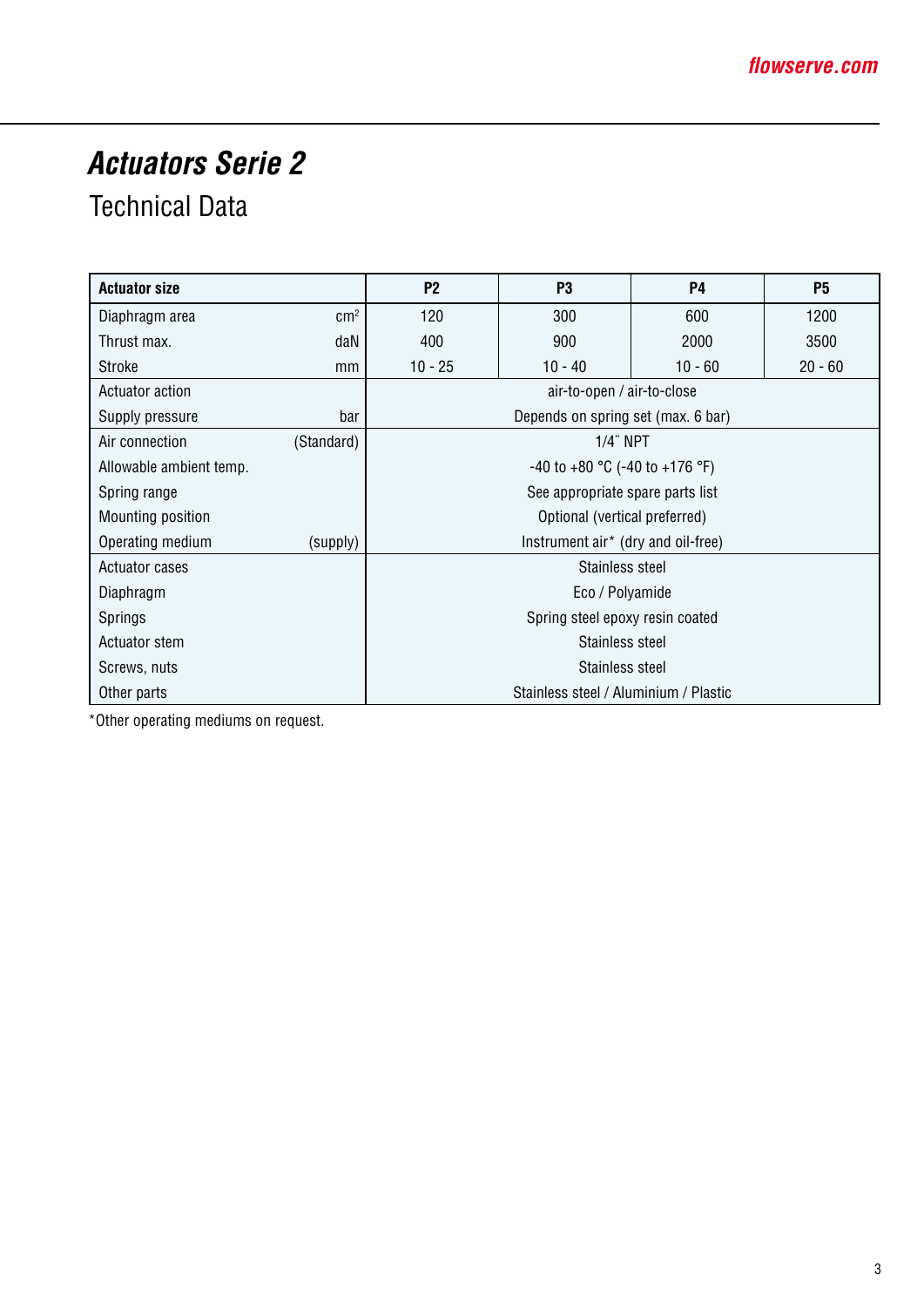

#### *Actuators Series 2*

## Actuator thrust in relationship to spring set and supply pressure

#### **Stroke 10 mm**

| <b>Actuator</b>                      | <b>Stroke</b> | <b>Spring</b><br>range | <b>Spring</b><br>set | <b>Supply</b><br>min. | Air-to-open<br>Spring-to-close        |      |      |      |      | Spring-to-open / Air-to-close<br>Thrust (daN) at supply pressure <sup>1</sup> (bar) |      |      |      |      |      |
|--------------------------------------|---------------|------------------------|----------------------|-----------------------|---------------------------------------|------|------|------|------|-------------------------------------------------------------------------------------|------|------|------|------|------|
| type                                 | (mm)          | (bar)                  | no.                  | (bar)                 | <b>Closing thrust</b><br>Spring (daN) | 1.5  | 2.0  | 2.5  | 3.0  | 3.5                                                                                 | 4.0  | 4.5  | 5.0  | 5.5  | 6.0  |
|                                      |               | $0.50 - 0.70$          | 1011                 | 1.0                   | 60                                    | 96   | 156  | 216  | 276  | 336                                                                                 |      |      |      |      |      |
|                                      |               | $1.00 - 1.40$          | 1012                 | 1.7                   | 120                                   |      | 72   | 132  | 192  | 252                                                                                 | 312  |      |      |      |      |
| P <sub>2</sub>                       | 10            | 1.59-2.17              | 1013                 | 2.5                   | 191                                   |      |      | 39   | 99   | 159                                                                                 | 219  | 279  |      |      |      |
| $120$ cm <sup>2</sup>                |               | 2.18-2.95              | 1014                 | 3.3                   | 261                                   |      |      |      |      | 67                                                                                  | 127  | 187  | 247  |      |      |
|                                      |               | $3.10 - 4.10$          | 1015                 | 4.4                   | 372                                   |      |      |      |      |                                                                                     |      | 48   | 108  | 168  | 228  |
|                                      |               | $0.52 - 0.64$          | 3011                 | 1.0                   | 155                                   | 259  | 409  | 559  | 709  |                                                                                     |      |      |      |      |      |
|                                      |               | $1.03 - 1.27$          | 3012                 | 1.6                   | 309                                   |      | 218  | 368  | 518  | 668                                                                                 | 818  |      |      |      |      |
| P <sub>3</sub><br>$300 \text{ cm}^2$ | 10            | 1.57-1.94              | 3013                 | 2.3                   | 470                                   |      |      | 169  | 319  | 469                                                                                 | 619  | 769  |      |      |      |
|                                      |               | $2.10 - 2.60$          | 3014                 | 2.9                   | 630                                   |      |      |      | 120  | 270                                                                                 | 420  | 570  | 720  |      |      |
|                                      |               | 2.40-3.20              | 3015                 | 3.5                   | 720                                   |      |      |      |      |                                                                                     | 240  | 390  | 540  | 690  | 840  |
|                                      |               | $0.50 - 0.58$          | 6011                 | 0.9                   | 300                                   | 550  | 850  | 1150 | 1450 | 1750                                                                                |      |      |      |      |      |
|                                      |               | $1.00 - 1.17$          | 6012                 | 1.5                   | 600                                   | 200  | 500  | 800  | 1100 | 1400                                                                                | 1700 |      |      |      |      |
| <b>P4</b><br>$600$ cm <sup>2</sup>   | 10            | 1.63-1.83              | 6013                 | 2.2                   | 980                                   |      |      | 400  | 700  | 1000                                                                                | 1300 | 1600 |      |      |      |
|                                      |               | $2.25 - 2.55$          | 6014                 | 2.9                   | 1350                                  |      |      |      | 272  | 572                                                                                 | 872  | 1172 | 1472 |      |      |
|                                      |               | 2.85-3.31              | 6015                 | 3.7                   | 1710                                  |      |      |      |      |                                                                                     | 415  | 715  | 1015 | 1315 | 1615 |
|                                      |               | $0.50 - 0.58$          | 1211                 | 0.9                   | 600                                   | 1100 | 1700 | 2300 | 2900 | 3500                                                                                |      |      |      |      |      |
| P <sub>5</sub>                       | 10            | $1.00 - 1.17$          | 1212                 | 1.5                   | 1200                                  | 400  | 1000 | 1600 | 2200 | 2800                                                                                |      |      |      |      |      |
| 1200 $cm2$                           |               | 1.63-1.83              | 1213                 | 2.2                   | 1960                                  |      |      | 800  | 1400 | 2000                                                                                |      |      |      |      |      |
|                                      |               | $2.25 - 2.55$          | 1214                 | 2.9                   | 2700                                  |      |      |      | 543  | 1143                                                                                |      |      |      |      |      |

#### **Stroke 20 mm**

| <b>Actuator</b>                      | <b>Stroke</b> | <b>Spring</b><br>range | <b>Spring</b> | <b>Supply</b><br>min. | Air-to-open<br>Spring-to-close        | Spring-to-open / Air-to-close<br>Thrust (daN) at supply pressure <sup>1</sup> (bar) |      |      |      |      |      |      |      |      |      |  |
|--------------------------------------|---------------|------------------------|---------------|-----------------------|---------------------------------------|-------------------------------------------------------------------------------------|------|------|------|------|------|------|------|------|------|--|
| type                                 | (mm)          | (bar)                  | set no.       | (bar)                 | <b>Closing thrust</b><br>Spring (daN) | 1.5                                                                                 | 2.0  | 2.5  | 3.0  | 3.5  | 4.0  | 4.5  | 5.0  | 5.5  | 6.0  |  |
|                                      |               | $0.50 - 0.90$          | 1021          | 1.2                   | 60                                    | 72                                                                                  | 132  | 192  | 252  | 312  |      |      |      |      |      |  |
|                                      |               | $1.00 - 1.80$          | 1022          | 2.1                   | 120                                   |                                                                                     |      | 84   | 144  | 204  | 264  |      |      |      |      |  |
| P <sub>2</sub><br>$120 \text{ cm}^2$ | 20            | 1.59-2.76              | 1023          | 3.1                   | 191                                   |                                                                                     |      |      |      | 89   | 149  | 209  | 269  |      |      |  |
|                                      |               | 2.18-3.72              | 1024          | 4.1                   | 261                                   |                                                                                     |      |      |      |      |      | 94   | 154  | 214  | 274  |  |
|                                      |               | $3.10 - 5.10$          | 1025          | 5.4                   | 372                                   |                                                                                     |      |      |      |      |      |      |      | 48   | 108  |  |
|                                      |               | $0.52 - 0.76$          | 3021          | 1.1                   | 155                                   | 223                                                                                 | 373  | 523  | 673  | 823  |      |      |      |      |      |  |
| P <sub>3</sub>                       |               | $1.03 - 1.52$          | 3022          | 1.9                   | 309                                   |                                                                                     | 145  | 295  | 445  | 595  | 745  |      |      |      |      |  |
| $300 \text{ cm}^2$                   | 20            | $1.57 - 2.31$          | 3023          | 2.7                   | 470                                   |                                                                                     |      |      | 208  | 358  | 508  | 658  | 808  |      |      |  |
|                                      |               | $2.10 - 3.10$          | 3024          | 3.4                   | 630                                   |                                                                                     |      |      |      | 120  | 270  | 420  | 570  | 720  |      |  |
|                                      |               | $2.40 - 4.00$          | 3025          | 4.3                   | 720                                   |                                                                                     |      |      |      |      |      | 150  | 300  | 450  | 600  |  |
|                                      |               | $0.50 - 0.67$          | 6021          | 1.0                   | 300                                   | 500                                                                                 | 800  | 1100 | 1400 | 1700 |      |      |      |      |      |  |
|                                      |               | $1.00 - 1.33$          | 6022          | 1.7                   | 600                                   |                                                                                     | 400  | 700  | 1000 | 1300 | 1600 |      |      |      |      |  |
| <b>P4</b><br>$600$ cm <sup>2</sup>   | 20            | 1.63-2.03              | 6023          | 2.4                   | 980                                   |                                                                                     |      | 280  | 580  | 880  | 1180 | 1480 |      |      |      |  |
|                                      |               | 2.25-2.84              | 6024          | 3.2                   | 1350                                  |                                                                                     |      |      |      | 393  | 693  | 993  | 1293 | 1593 |      |  |
|                                      |               | 2.85-3.77              | 6025          | 4.1                   | 1710                                  |                                                                                     |      |      |      |      |      | 440  | 740  | 1040 | 1340 |  |
|                                      |               | $0.50 - 0.67$          | 1221          | 1.0                   | 600                                   | 1000                                                                                | 1600 | 2200 | 2800 | 3400 |      |      |      |      |      |  |
| <b>P5</b>                            | 20            | $1.00 - 1.33$          | 1222          | 1.7                   | 1200                                  |                                                                                     | 800  | 1400 | 2000 | 2600 |      |      |      |      |      |  |
| $1200 \, \text{cm}^2$                |               | 1.63-2.03              | 1223          | 2.4                   | 1960                                  |                                                                                     |      | 560  | 1160 | 1760 |      |      |      |      |      |  |
|                                      |               | 2.25-2.84              | 1224          | 3.2                   | 2700                                  |                                                                                     |      |      |      | 787  |      |      |      |      |      |  |

 **1** The supply pressures shown in these tables must not be exceeded.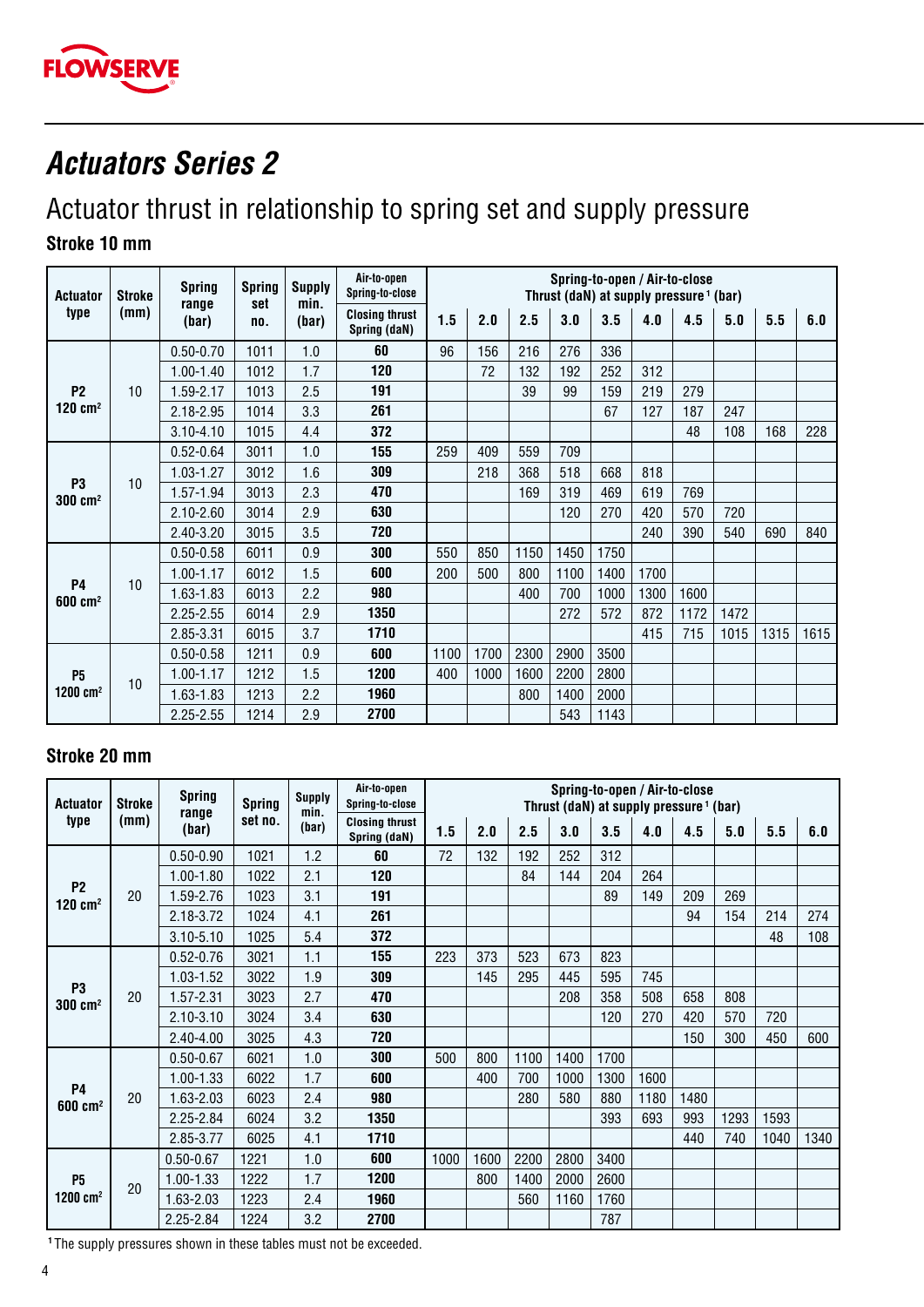## *Actuators Serie 2*

## Actuator thrust in relationship to spring set and supply pressure

#### **Stroke 40 mm**

| <b>Actuator</b>                      | <b>Stroke</b> | <b>Spring</b><br>range | <b>Spring</b><br>set no. | <b>Supply</b><br>min. | Air-to-open<br>Spring-to-open / Air-to-close<br>Spring-to-close<br>Thrust (daN) at supply pressure <sup>1</sup> (bar) |     |      |      |      |      |      |      |      |      |      |
|--------------------------------------|---------------|------------------------|--------------------------|-----------------------|-----------------------------------------------------------------------------------------------------------------------|-----|------|------|------|------|------|------|------|------|------|
| type                                 | (mm)          | (bar)                  |                          | (bar)                 | <b>Closing thrust</b>                                                                                                 | 1.5 | 2.0  | 2.5  | 3.0  | 3.5  | 4.0  | 4.5  | 5.0  | 5.5  | 6.0  |
|                                      |               | $0.52 - 1.00$          | 3041                     | 1.40                  | 155                                                                                                                   | 150 | 300  | 450  | 600  | 750  |      |      |      |      |      |
|                                      |               | 1.03-2.00              | 3042                     | 2.40                  | 309                                                                                                                   |     |      | 150  | 300  | 450  | 600  | 750  |      |      |      |
| P <sub>3</sub><br>$300 \text{ cm}^2$ | 40            | 1.57-3.05              | 3043                     | 3.40                  | 470                                                                                                                   |     |      |      |      | 135  | 285  | 435  | 585  | 735  |      |
|                                      |               | $2.10 - 4.10$          | 3044                     | 4.40                  | 630                                                                                                                   |     |      |      |      |      |      | 120  | 270  | 420  | 570  |
|                                      |               | 2.40-5.60              | 3045                     | 5.90                  | 720                                                                                                                   |     |      |      |      |      |      |      |      |      | 120  |
|                                      |               | $0.50 - 0.83$          | 6041                     | 1.20                  | 300                                                                                                                   | 400 | 700  | 1000 | 1300 | 1600 |      |      |      |      |      |
| <b>P4</b>                            |               | 1.00-1.67              | 6042                     | 2.00                  | 600                                                                                                                   |     | 200  | 500  | 800  | 1100 | 1400 | 1700 |      |      |      |
| $600 \text{ cm}^2$                   | 40            | 1.63-2.43              | 6043                     | 2.80                  | 980                                                                                                                   |     |      |      | 340  | 640  | 940  | 1240 | 1540 |      |      |
|                                      |               | $2.25 - 3.44$          | 6044                     | 3.80                  | 1350                                                                                                                  |     |      |      |      |      | 337  | 637  | 937  | 1237 | 1537 |
|                                      |               | 2.85-4.68              | 6045                     | 5.00                  | 1710                                                                                                                  |     |      |      |      |      |      |      | 190  | 490  | 790  |
| <b>P5</b>                            |               | $0.50 - 0.83$          | 1241                     | 1.20                  | 600                                                                                                                   | 800 | 1400 | 2000 | 2600 | 3200 |      |      |      |      |      |
| 1200 cm <sup>2</sup>                 | 40            | 1.00-1.67              | 1242                     | 2.00                  | 1200                                                                                                                  |     | 400  | 1000 | 1600 | 2200 |      |      |      |      |      |
|                                      |               | 1.63-2.43              | 1243                     | 2.80                  | 1960                                                                                                                  |     |      |      | 680  | 1280 |      |      |      |      |      |

#### **Stroke 60 mm**

| <b>Actuator</b>                 | <b>Stroke</b> | <b>Spring</b><br>range | <b>Spring</b> | <b>Supply</b><br>min. | Air-to-open<br>Spring-to-close |     |      |      |      | Spring-to-open / Air-to-close<br>Thrust (daN) at supply pressure <sup>1</sup> (bar) |      |      |      |      |      |  |  |
|---------------------------------|---------------|------------------------|---------------|-----------------------|--------------------------------|-----|------|------|------|-------------------------------------------------------------------------------------|------|------|------|------|------|--|--|
| type                            | (mm)          | (bar)                  | set no.       | (bar)                 | <b>Closing thrust</b>          | 1.5 | 2.0  | 2.5  | 3.0  | 3.5                                                                                 | 4.0  | 4.5  | 5.0  | 5.5  | 6.0  |  |  |
|                                 |               | $0.50 - 1.00$          | 6061          | 1.40                  | 300                            | 300 | 600  | 900  | 1200 | 1500                                                                                |      |      |      |      |      |  |  |
|                                 |               | $1.00 - 2.00$          | 6062          | 2.40                  | 600                            |     |      | 300  | 600  | 900                                                                                 | 1200 | 1500 |      |      |      |  |  |
| <b>P4</b><br>$600 \text{ cm}^2$ | 60            | 1.63-2.83              | 6063          | 3.20                  | 980                            |     |      |      |      | 400                                                                                 | 700  | 1000 | 1300 | 1600 |      |  |  |
|                                 |               | 2.25-4.03              | 6064          | 4.40                  | 1350                           |     |      |      |      |                                                                                     |      | 280  | 580  | 880  | 1180 |  |  |
|                                 |               | 2.85-5.60              | 6065          | 6.00                  | 1710                           |     |      |      |      |                                                                                     |      |      |      |      | 240  |  |  |
|                                 |               | $0.50 - 1.00$          | 1261          | 1.40                  | 600                            | 600 | 1200 | 1800 | 2400 | 3000                                                                                |      |      |      |      |      |  |  |
| <b>P5</b><br>1200 $cm2$         | 60            | $1.00 - 2.00$          | 1262          | 2.40                  | 1200                           |     |      | 600  | 1200 | 1800                                                                                |      |      |      |      |      |  |  |
|                                 |               | 1.63-2.83              | 1263          | 3.20                  | 1960                           |     |      |      |      | 800                                                                                 |      |      |      |      |      |  |  |

 **1** The supply pressures shown in these tables must not be exceeded.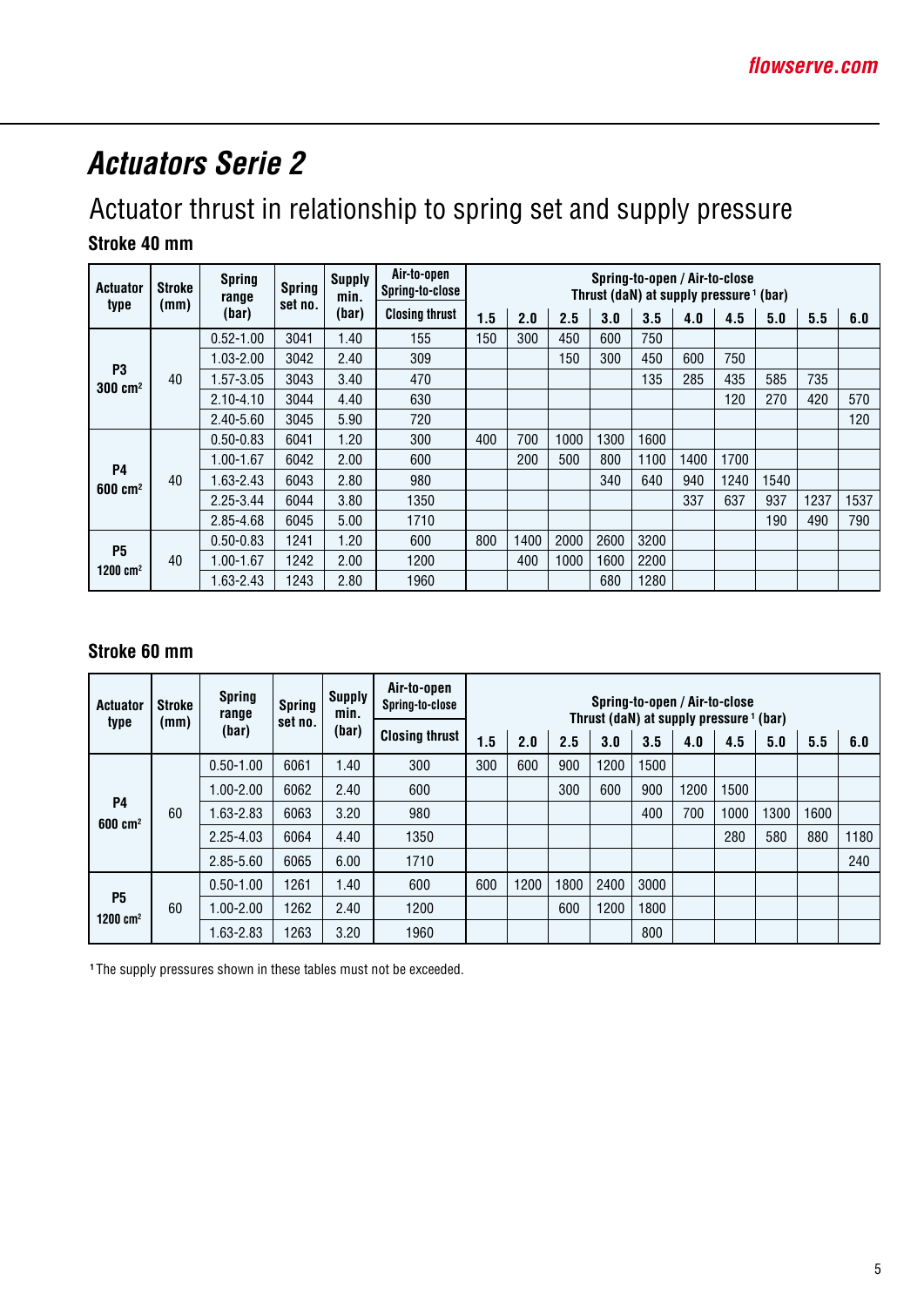

## *Actuators Series 2*

Dimensions [mm]



**Type P4**

\*\* Hole diameter in yoke plate 30 or 38 mm<br>\*\*\* Clearance required to remove actuator

\* Clearance required to remove actuator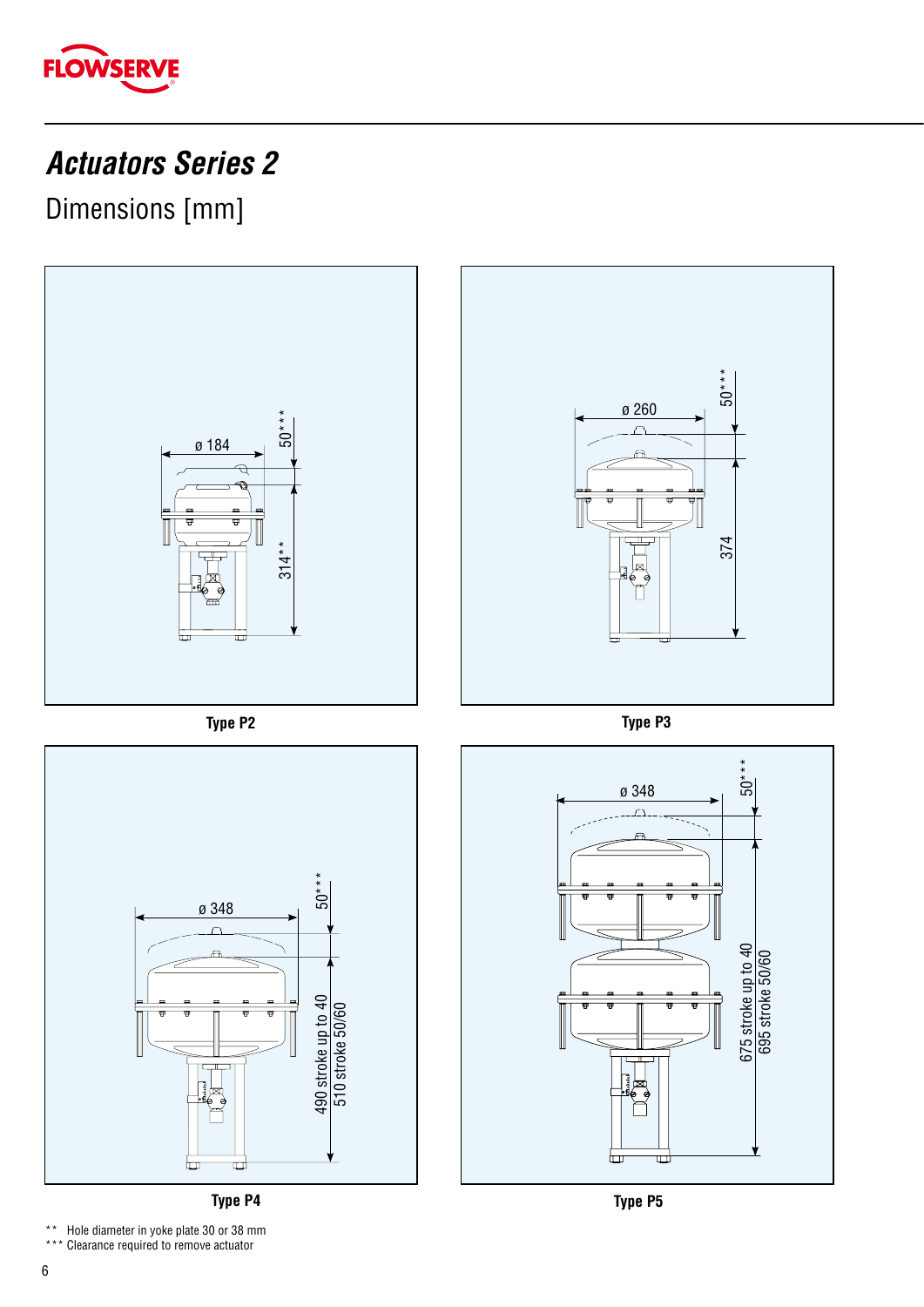## *Actuators Serie 2*

### Weights (Kg)<sup>\*</sup>

| ю. |  | -- |  |  |
|----|--|----|--|--|
|    |  |    |  |  |

\* Can vary according to spring set. Exact weights upon request.

#### Model Code